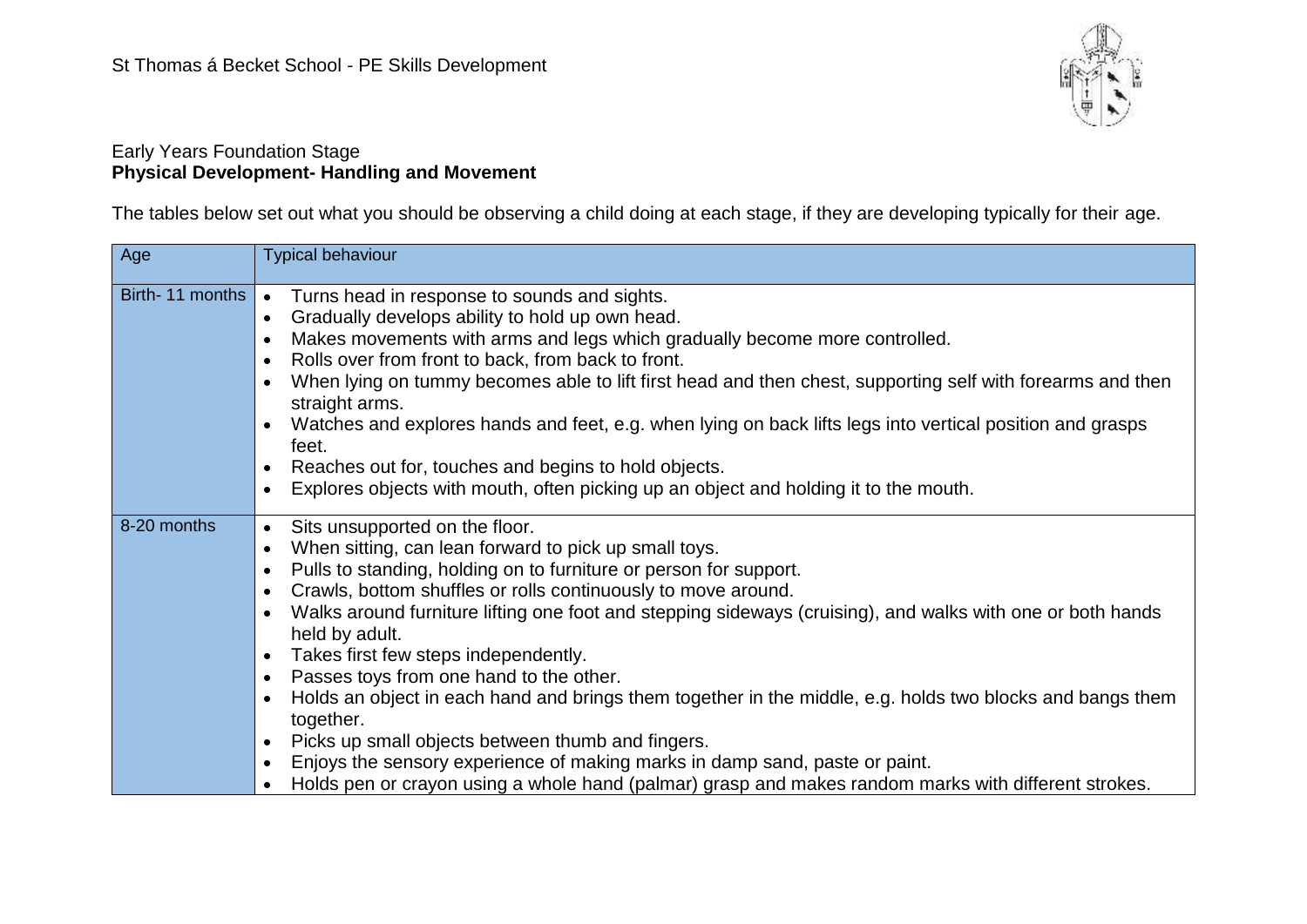

| 16-26 months | Walks upstairs holding hand of adult.<br>$\bullet$<br>Comes downstairs backwards on knees (crawling).<br>$\bullet$<br>Beginning to balance blocks to build a small tower.<br>$\bullet$<br>Makes connections between their movement and the marks they make.                                                                                                                                                                                                                                                                                                                                                                                                                                                                                                                                                                                                                                                                                                                                                                              |
|--------------|------------------------------------------------------------------------------------------------------------------------------------------------------------------------------------------------------------------------------------------------------------------------------------------------------------------------------------------------------------------------------------------------------------------------------------------------------------------------------------------------------------------------------------------------------------------------------------------------------------------------------------------------------------------------------------------------------------------------------------------------------------------------------------------------------------------------------------------------------------------------------------------------------------------------------------------------------------------------------------------------------------------------------------------|
| 22-36 months | Runs safely on whole foot.<br>$\bullet$<br>Squats with steadiness to rest or play with object on the ground, and rises to feet without using hands.<br>$\bullet$<br>Climbs confidently and is beginning to pull themselves up on nursery play climbing equipment.<br>Can kick a large ball.<br>٠<br>Turns pages in a book, sometimes several at once.<br>$\bullet$<br>Shows control in holding and using jugs to pour, hammers, books and mark-making tools.<br>$\bullet$<br>Beginning to use three fingers (tripod grip) to hold writing tools<br>$\bullet$<br>Imitates drawing simple shapes such as circles and lines.<br>$\bullet$<br>Walks upstairs or downstairs holding onto a rail two feet to a step.<br>٠<br>May be beginning to show preference for dominant hand.                                                                                                                                                                                                                                                            |
| 30-50 months | Moves freely and with pleasure and confidence in a range of ways, such as slithering, shuffling, rolling,<br>$\bullet$<br>crawling, walking, running, jumping, skipping, sliding and hopping.<br>Mounts stairs, steps or climbing equipment using alternate feet.<br>$\bullet$<br>Walks downstairs, two feet to each step while carrying a small object.<br>$\bullet$<br>Runs skilfully and negotiates space successfully, adjusting speed or direction to avoid obstacles.<br>$\bullet$<br>Can stand momentarily on one foot when shown.<br>$\bullet$<br>Can catch a large ball.<br>$\bullet$<br>Draws lines and circles using gross motor movements.<br>$\bullet$<br>Uses one-handed tools and equipment, e.g. makes snips in paper with child scissors.<br>$\bullet$<br>Holds pencil between thumb and two fingers, no longer using whole-hand grasp.<br>$\bullet$<br>Holds pencil near point between first two fingers and thumb and uses it with good control.<br>$\bullet$<br>Can copy some letters, e.g. letters from their name. |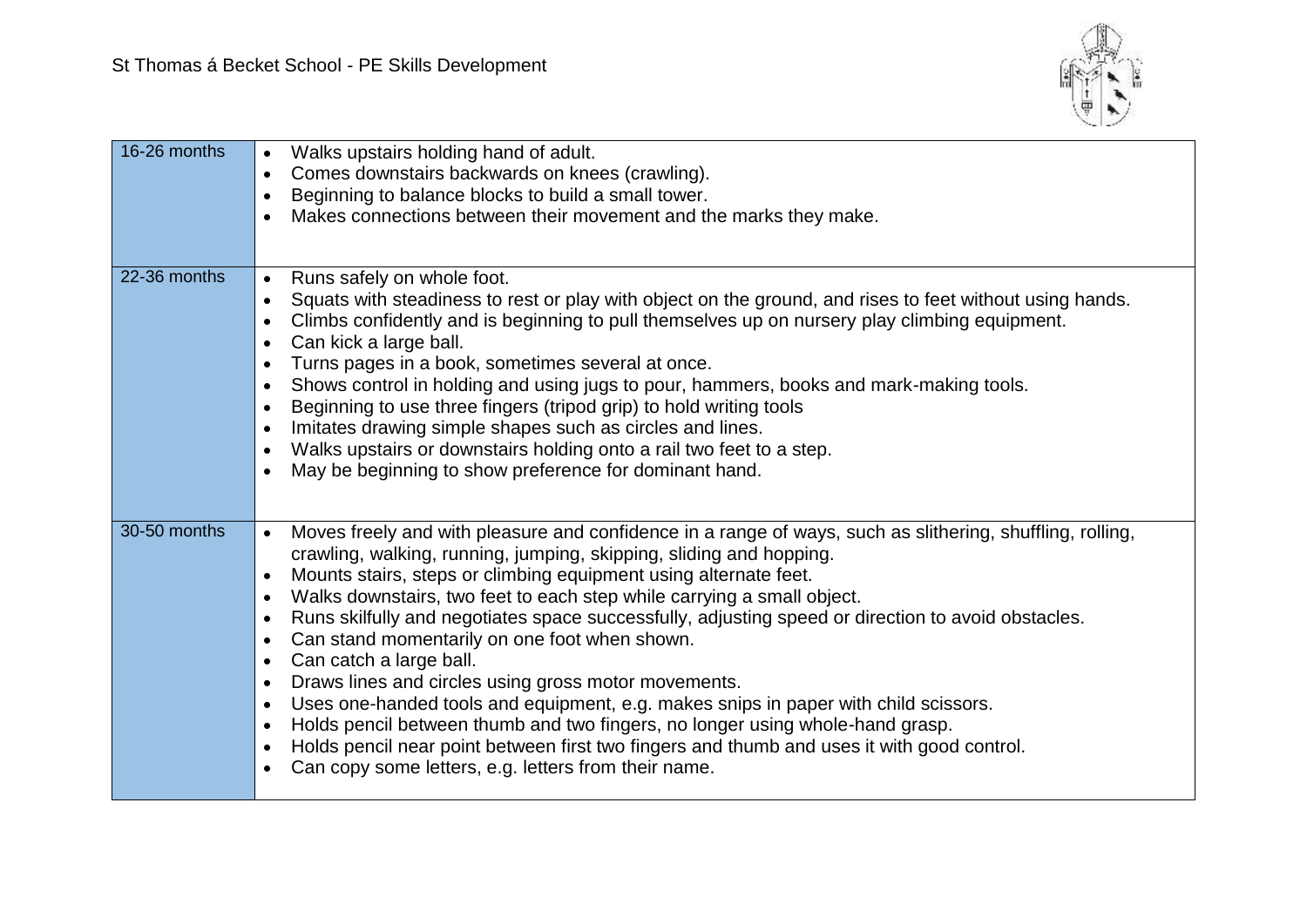

| 40-60 months | Experiments with different ways of moving.                                                               |
|--------------|----------------------------------------------------------------------------------------------------------|
|              | Jumps off an object and lands appropriately.                                                             |
|              | Negotiates space successfully when playing racing and chasing games with other children, adjusting speed |
|              | or changing direction to avoid obstacles.                                                                |
|              | Travels with confidence and skill around, under, over and through balancing and climbing equipment.      |
|              | Shows increasing control over an object in pushing, patting, throwing, catching or kicking it.           |
|              | Uses simple tools to effect changes to materials.                                                        |
|              | Handles tools, objects, construction and malleable materials safely and with increasing control.         |
|              | Shows a preference for a dominant hand.                                                                  |
|              | Begins to use anticlockwise movement and retrace vertical lines.                                         |
|              | Begins to form recognisable letters.                                                                     |
|              | Uses a pencil and holds it effectively to form recognisable letters, most of which are correctly formed. |
|              |                                                                                                          |

### **Early Learning Goal- Moving and Handling**

Children show good control and co-ordination in large and small movements. They move confidently in a range of ways, safely negotiating space. They handle equipment and tools effectively, including pencils for writing.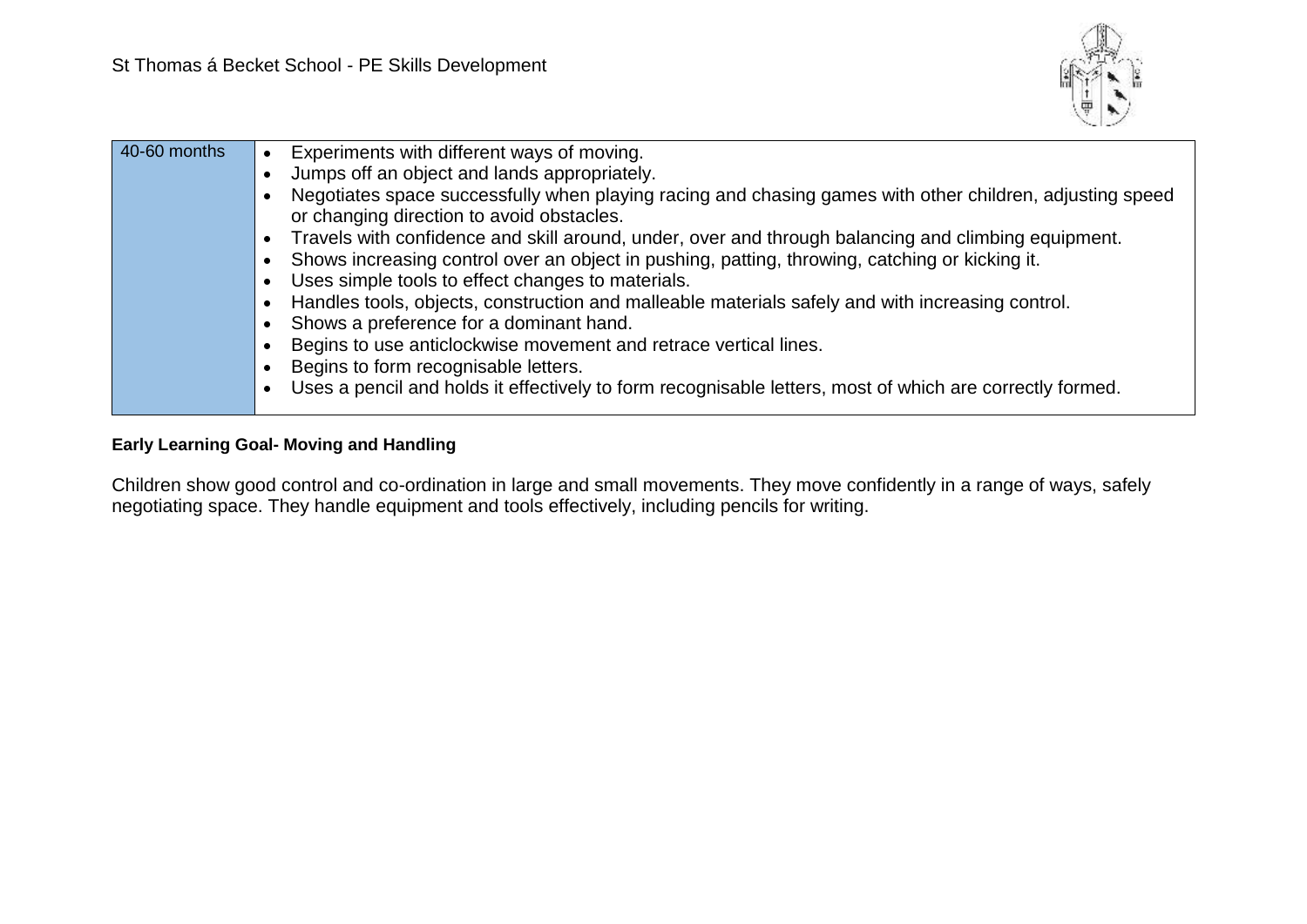

### **Physical Education Programme of Study**

## **Key stage 1**

Pupils should develop fundamental movement skills, become increasingly competent and confident and access a broad range of opportunities to extend their agility, balance and coordination, individually and with others. They should be able to engage in competitive (both against self and against others) and co-operative physical activities, in a range of increasingly challenging situations.

Pupils should be taught to:

- master basic movements including running, jumping, throwing and catching, as well as developing balance, agility and co-ordination, and begin to apply these in a range of activities
- participate in team games, developing simple tactics for attacking and defending
- **•** perform dances using simple movement patterns.

|       | Year 1                                                                                                                                                                                                                                                                                             | Year <sub>2</sub>                                                                                                                                                                                                                                                                                                                                    |
|-------|----------------------------------------------------------------------------------------------------------------------------------------------------------------------------------------------------------------------------------------------------------------------------------------------------|------------------------------------------------------------------------------------------------------------------------------------------------------------------------------------------------------------------------------------------------------------------------------------------------------------------------------------------------------|
| Games | Know that being active is good for them and start to<br>describe how their body is feeling before and after exercise.<br>Be confident in spaces used to play games.<br>Watch, copy and describe what others are doing.<br>Move with control.<br>Hit a ball with a bat.<br>Throw in different ways. | Describe how their body is feeling after different activities.<br>Improve the way they coordinate and control their bodies<br>and the range of equipment used.<br>Decide where the best place to be is during a game.<br>Start to play team games.<br>Choose and use simple tactics in a game.<br>Recognise good quality in performance and use that |
|       | Use hitting, kicking and/or rolling in a game.<br>Follow rules.                                                                                                                                                                                                                                    | information to improve their work.<br>Start improving accuracy of throwing and catching.                                                                                                                                                                                                                                                             |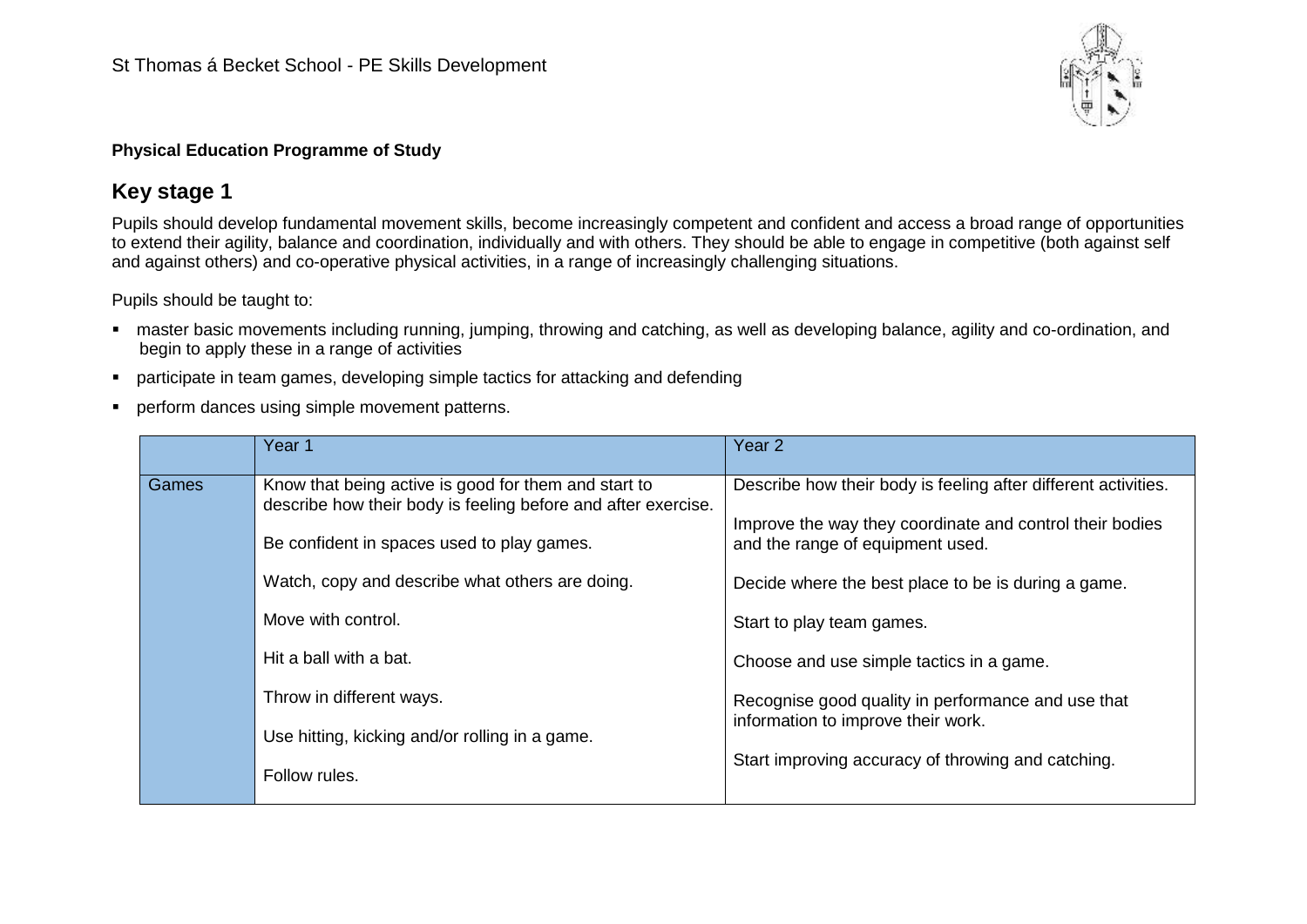

| Dance                                    | Copy dance moves.                                                                                                                          | Change rhythm, speed, level and direction.                                                                            |
|------------------------------------------|--------------------------------------------------------------------------------------------------------------------------------------------|-----------------------------------------------------------------------------------------------------------------------|
|                                          | Make up a short dance using simple movements.                                                                                              | Dance with control and co-ordination.                                                                                 |
|                                          | Change rhythm, speed, level and direction.                                                                                                 | Make a sequence by linking movements together.                                                                        |
|                                          |                                                                                                                                            | Link some movement to show mood or feeling.                                                                           |
| Gymnastics                               | Explore shape, space and agility in different gymnastic<br>actions.                                                                        | Remember, repeat and link combinations of gymnastic<br>actions, shape and balances with control and precision.        |
|                                          | Watch, copy and describe what they and others have done.<br>Perform movement 'sentences' using a range of body                             | Choose, use nad vary simple ideas in the movement<br>'sentence' that they have created and perform to an<br>audience. |
|                                          | actions e.g. turns, jumps, balance and levels.<br>Copy or create and link simple movement together forming<br>a beginning, middle and end. | Improve their work using information they have gained by<br>watching and listening.                                   |
| <b>Athletics</b>                         | Use their bodies and a variety of equipment with greater<br>control and coordination.                                                      | Start to explore techniques for improving control and<br>speed/distance of running and jumping.                       |
|                                          | Begin to control running and jumping.                                                                                                      |                                                                                                                       |
| Outdoor and<br>adventurous<br>activities | Follow simple routes and trails with support, orientating<br>themselves successfully.                                                      | Follow simple routes and trails more independently,<br>orientating themselves successfully.                           |
|                                          | Solve simple challenges and problems successfully.                                                                                         | Solve more complex challenges and problems successfully.                                                              |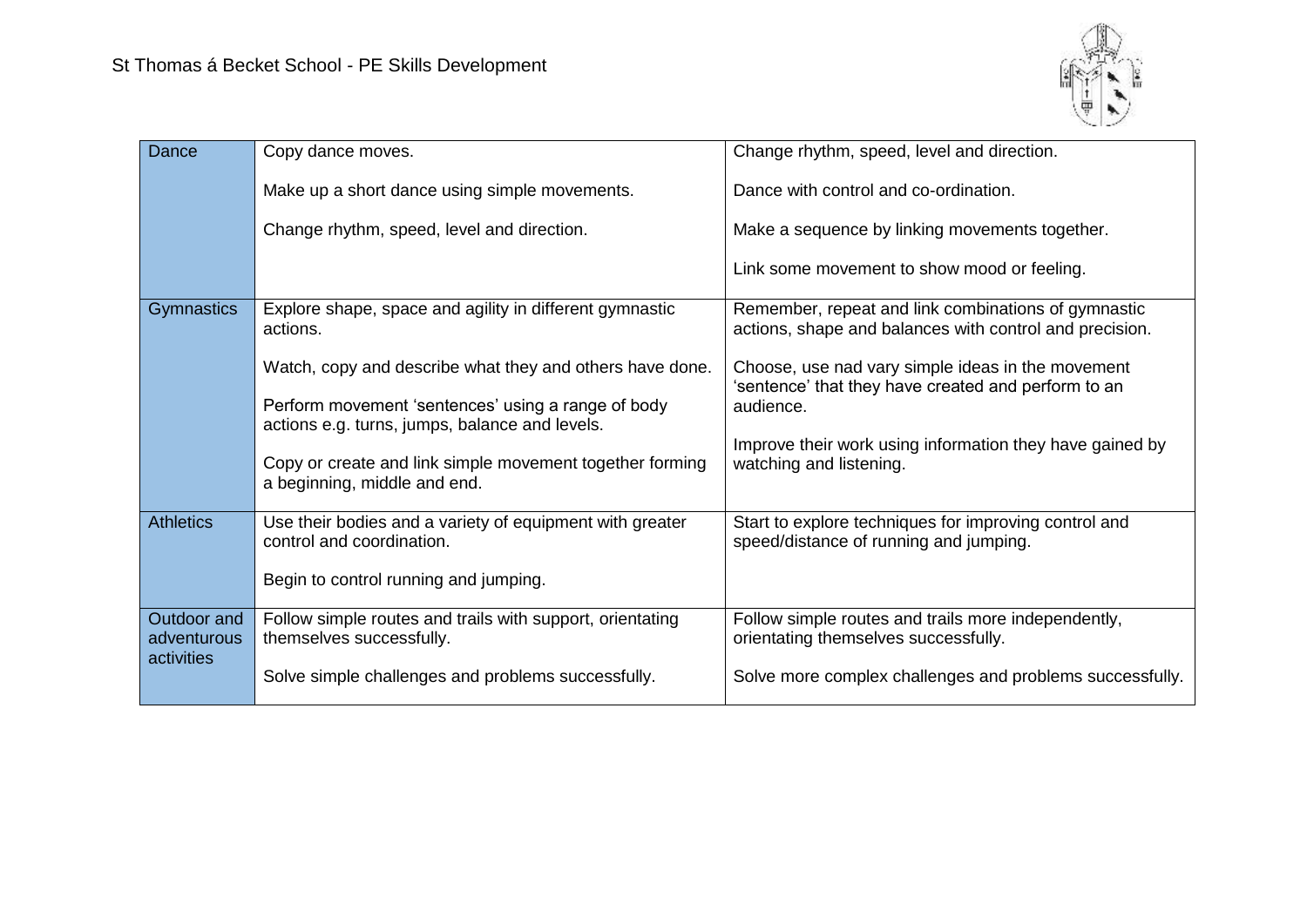

# **Key stage 2**

Pupils should continue to apply and develop a broader range of skills, learning how to use them in different ways and to link them to make actions and sequences of movement. They should enjoy communicating, collaborating and competing with each other. They should develop an understanding of how to improve in different physical activities and sports and learn how to evaluate and recognise their own success.

Pupils should be taught to:

- use running, jumping, throwing and catching in isolation and in combination
- play competitive games, modified where appropriate [for example, badminton, basketball, cricket, football, hockey, netball, rounders and tennis], and apply basic principles suitable for attacking and defending
- develop flexibility, strength, technique, control and balance [for example, through athletics and gymnastics]
- **•** perform dances using a range of movement patterns
- take part in outdoor and adventurous activity challenges both individually and within a team
- compare their performances with previous ones and demonstrate improvement to achieve their personal best.

|       | Year 3                        | Year 4                        | Year 5                        | Year <sub>6</sub>           |
|-------|-------------------------------|-------------------------------|-------------------------------|-----------------------------|
| Games | Throw and catch with control  | An awareness of space and     | Can travel with a ball        | Explain complicated rules   |
|       | when under limited            | is able to use it to support  | showing changes of speed      | and play games showing      |
|       | pressure.                     | team-mates and cause          | and direction using either    | tactical awareness.         |
|       |                               | problems for the opposition.  | hand or foot.                 |                             |
|       | Travel whilst bouncing a ball |                               |                               | Make a team plan and        |
|       | showing control.              | Is able to move to find a     | Can use a range of            | communicate it to others.   |
|       |                               | space when they are not in    | techniques when passing       |                             |
|       | Can use a range of skills to  | possession during a game.     | e.g. high, low, bounced, fast | I can lead others in a game |
|       | help keep possession and      |                               | and slow.                     | situation.                  |
|       | control of the ball.          | Is able to catch a ball with  |                               |                             |
|       |                               | one hand.                     | Use a number of techniques    | Can dribble effectively     |
|       | Can perform basic skills      |                               | to pass, dribble and shoot.   | around obstacles.           |
|       | needed for games with         | Strike a ball with intent and |                               |                             |
|       | control and consistency.      | throw it more accurately      |                               |                             |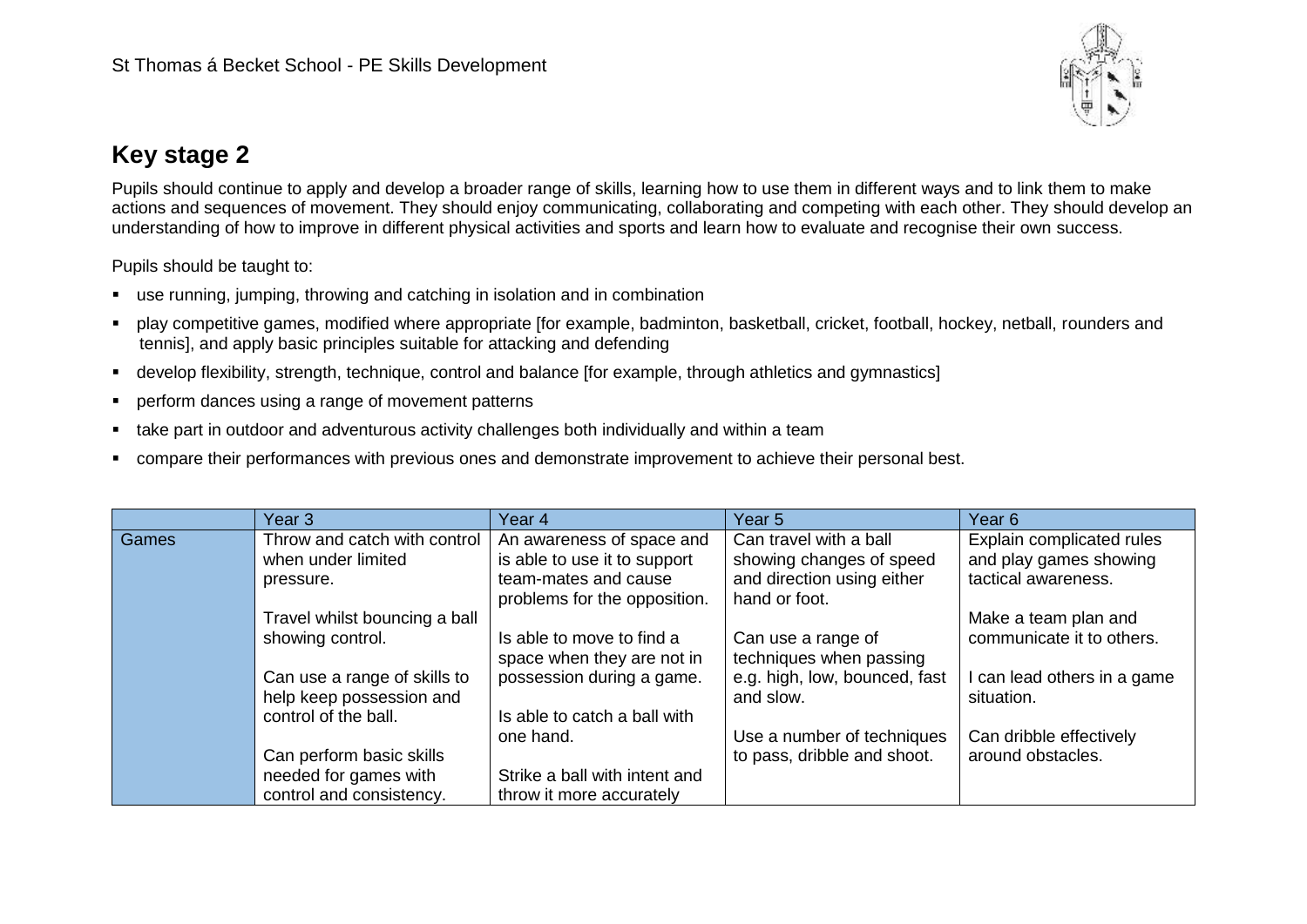

|              | Can choose and use batting<br>or throwing skills to make<br>the game harder for their<br>opponents.<br>Can choose good places to<br>stand when receiving, and<br>give reasons for their<br>choices.            | when bowling and/or<br>fielding.<br>Can use a range of skills<br>with increasing control.<br>Can keep and use rules they<br>are given.<br>Can effectively play a<br>competitive net/wall game.                                                                                                       | Gain possession by working<br>as a team.<br>Can hit the ball from both<br>sides of the body e.g.<br>forehand and backhand.<br>Can hit the ball with<br>purpose, varying height,<br>speed and direction. | Choose when to pass or<br>dribble, so that they keep<br>possession and make<br>progress towards the goal.<br>Play shots on both sides of<br>the body and above their<br>heads in practices and when<br>the opportunity arises in a<br>game, use different ways of<br>bowling. |
|--------------|----------------------------------------------------------------------------------------------------------------------------------------------------------------------------------------------------------------|------------------------------------------------------------------------------------------------------------------------------------------------------------------------------------------------------------------------------------------------------------------------------------------------------|---------------------------------------------------------------------------------------------------------------------------------------------------------------------------------------------------------|-------------------------------------------------------------------------------------------------------------------------------------------------------------------------------------------------------------------------------------------------------------------------------|
| <b>Dance</b> | Improvise freely, translating<br>ideas from a stimulus into<br>movement.<br>Share and create phrases<br>with a partner and in small<br>groups.<br>Repeat, remember and<br>perform these phrases in a<br>dance. | Use dance to communicate<br>an idea.<br>Take the lead when working<br>with a partner or group.<br>Make sure my dance moves<br>are clear and fluent.<br>Work on my movements and<br>refine them.<br>Compose my own dances in<br>a creative and imaginative<br>way.<br>My movements are<br>controlled. | Perform to an<br>accompaniment,<br>expressively and sensitively.<br>My movements are<br>controlled.<br>My dance shows clarity,<br>fluency, accuracy and<br>consistency.                                 | Develop imaginative dances<br>in a specific style.<br>Choose my own music, style<br>and dance.<br>Can evaluate their own<br>dance and adapt it to make<br>it better, and those of others.<br>Create a structure to their<br>dance.                                            |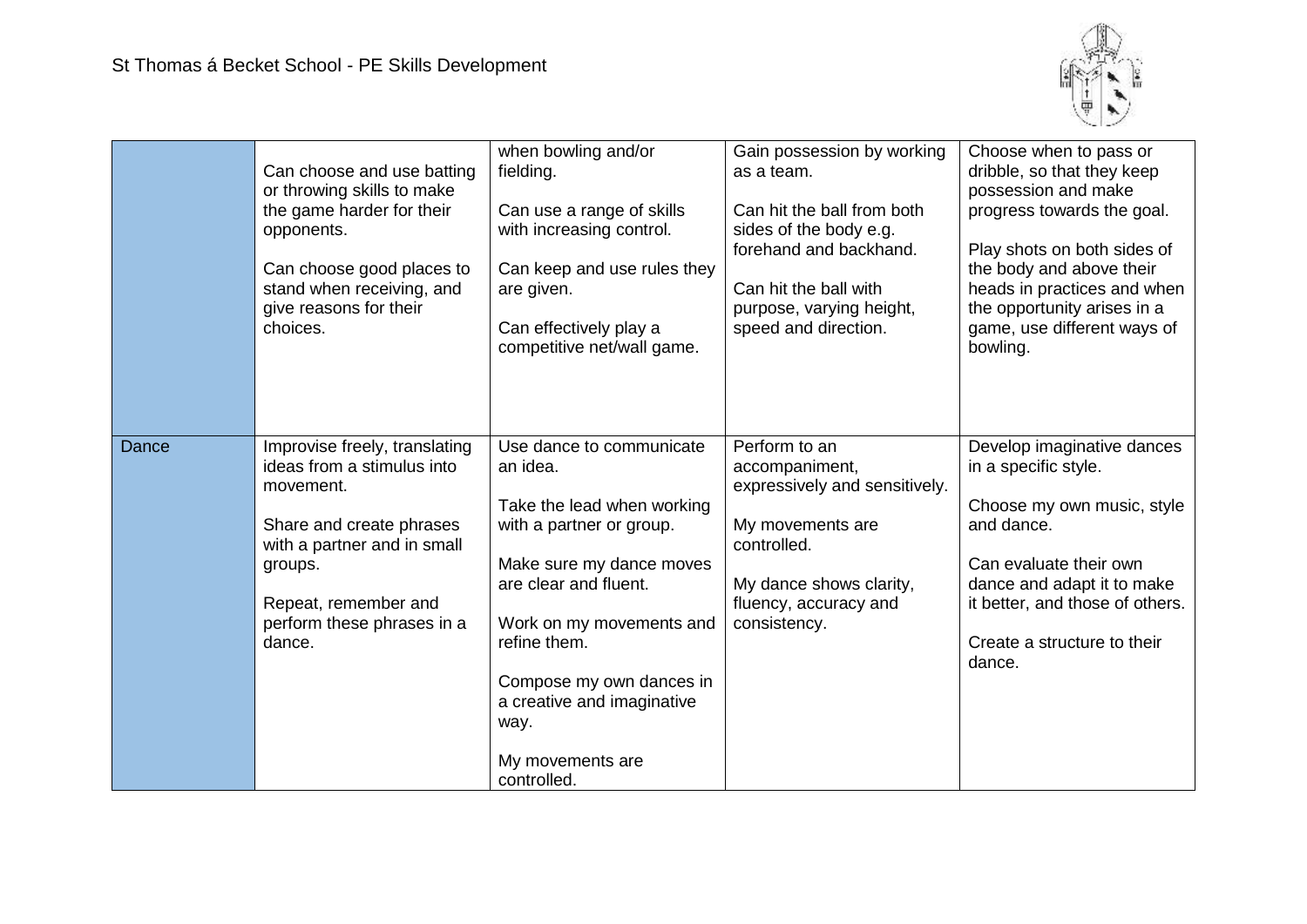

| Gymnastics       | Can improve the quality of<br>their actions, body shapes<br>and balances. | Can develop a range of<br>actions, body shapes and<br>include in a performance. | Can perform actions in a<br>fluent and consistent<br>performance.                                                 | Can combine my own work<br>with that of others.<br>Can link my sequences to |
|------------------|---------------------------------------------------------------------------|---------------------------------------------------------------------------------|-------------------------------------------------------------------------------------------------------------------|-----------------------------------------------------------------------------|
|                  | Can select appropriate<br>actions and consolidate<br>simple ideas.        | Can create gymnastic<br>sequences that meet a<br>theme or set of objectives.    | Can create sequences and<br>adapt.<br>Can know and understand                                                     | specific timings.<br>Can evaluate their own<br>work and the work of         |
|                  | Can know the importance of<br>strength.                                   | Can describe how their body<br>reacts to different situations.                  | the basic the principles of<br>warming up and why it is<br>important                                              | others.<br>Can suggest ways of                                              |
|                  | Can evaluate their work and<br>quality of their performance.              | Can make simple judgments<br>on their own and others<br>work.                   | Can include change of<br>speed.                                                                                   | improvements.                                                               |
|                  | Can recognise how their<br>work can be improved                           | Can suggest ways<br>performances can be<br>improved.                            | Can include change of<br>direction.<br>Can include a range of                                                     |                                                                             |
|                  |                                                                           |                                                                                 | shapes.                                                                                                           |                                                                             |
| <b>Athletics</b> | Can run at different speeds,<br>changing speed and<br>direction.          | Can sprint over a short<br>distance.<br>Can throw in different ways.            | Use running, jumping,<br>throwing and catching in<br>isolation and in combination.<br>Show developing control for | Develop technical<br>understanding of athletic<br>activity.                 |
|                  | Can make up and repeat a<br>short sequence of linked<br>jumps.            | Can hit a target.                                                               | throwing, running, jumping<br>and balance.                                                                        | Develop control for throwing,<br>running, jumping, and<br>balance.          |
|                  |                                                                           | Can jump in different ways.                                                     |                                                                                                                   |                                                                             |
|                  | Can take part in a relay                                                  |                                                                                 |                                                                                                                   |                                                                             |
|                  | activity, remembering when<br>to run and what to do                       | Can combine running and<br>jumping.                                             |                                                                                                                   |                                                                             |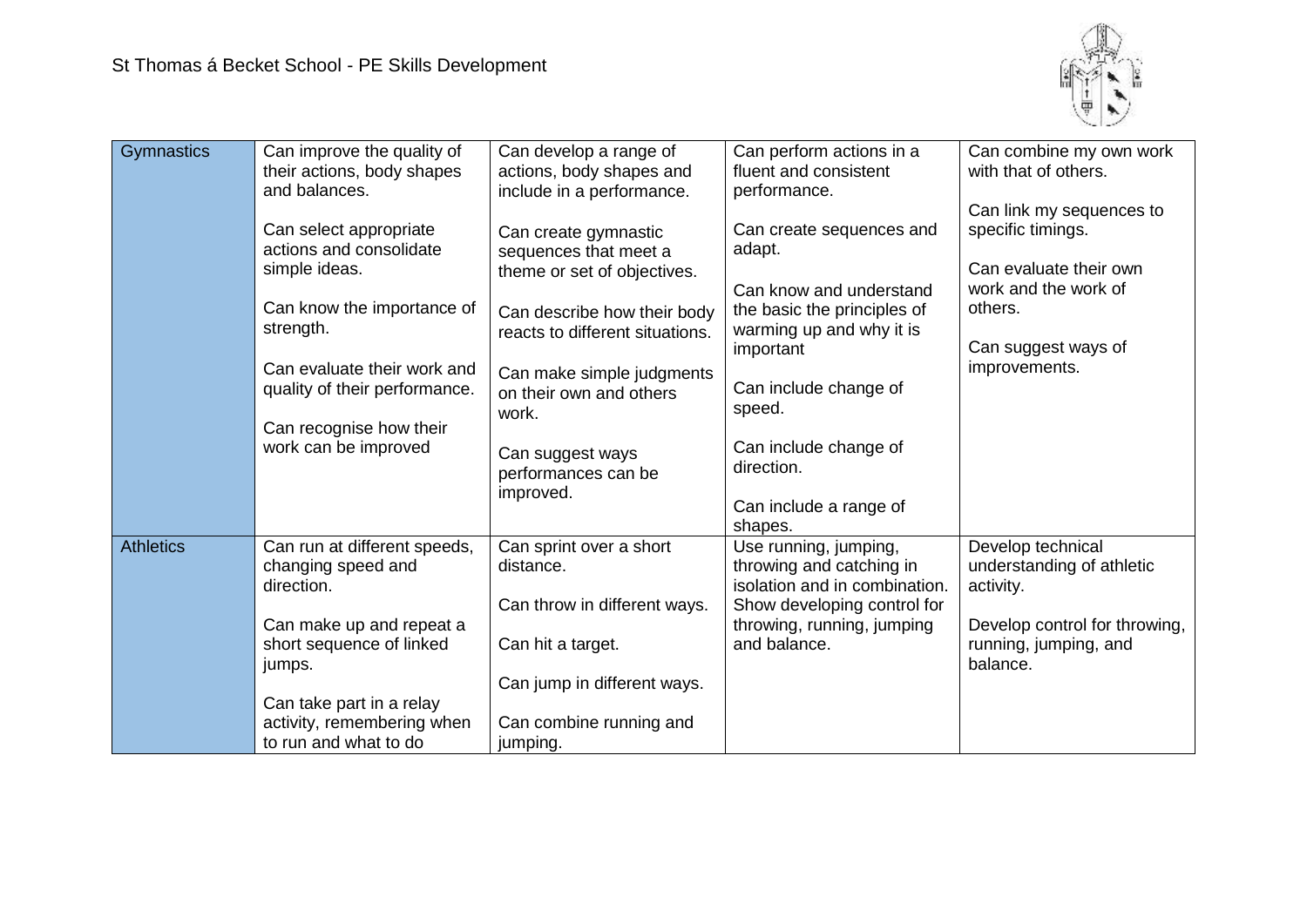

| Outdoor and        | Develop confidence in        | Follow a map in a more        | Develop and refine          | Develop confidence in        |
|--------------------|------------------------------|-------------------------------|-----------------------------|------------------------------|
| <b>Adventurous</b> | performing in different      | demanding familiar context.   | orienteering and problem-   | attempting activities in     |
| activities         | places and spaces.           |                               | solving skills when working | familiar and unfamiliar      |
|                    |                              | Can move from one location    | in groups and on their own. | environments.                |
|                    | Can follow a map in a        | to another following a map.   |                             |                              |
|                    | familiar context.            |                               | Decide what approach to     | Take part in outdoor and     |
|                    |                              | Can use clues to follow a     | use to meet challenges set. | adventurous activity         |
|                    | Move from one location to    | route.                        |                             | challenges both individually |
|                    | another following a map.     |                               |                             | and within a team.           |
|                    |                              | Can follow a route            |                             |                              |
|                    | Use clues to follow a route. | accurately, safely and within |                             |                              |
|                    |                              | a time limit.                 |                             |                              |
|                    | Follow a route safely.       |                               |                             |                              |